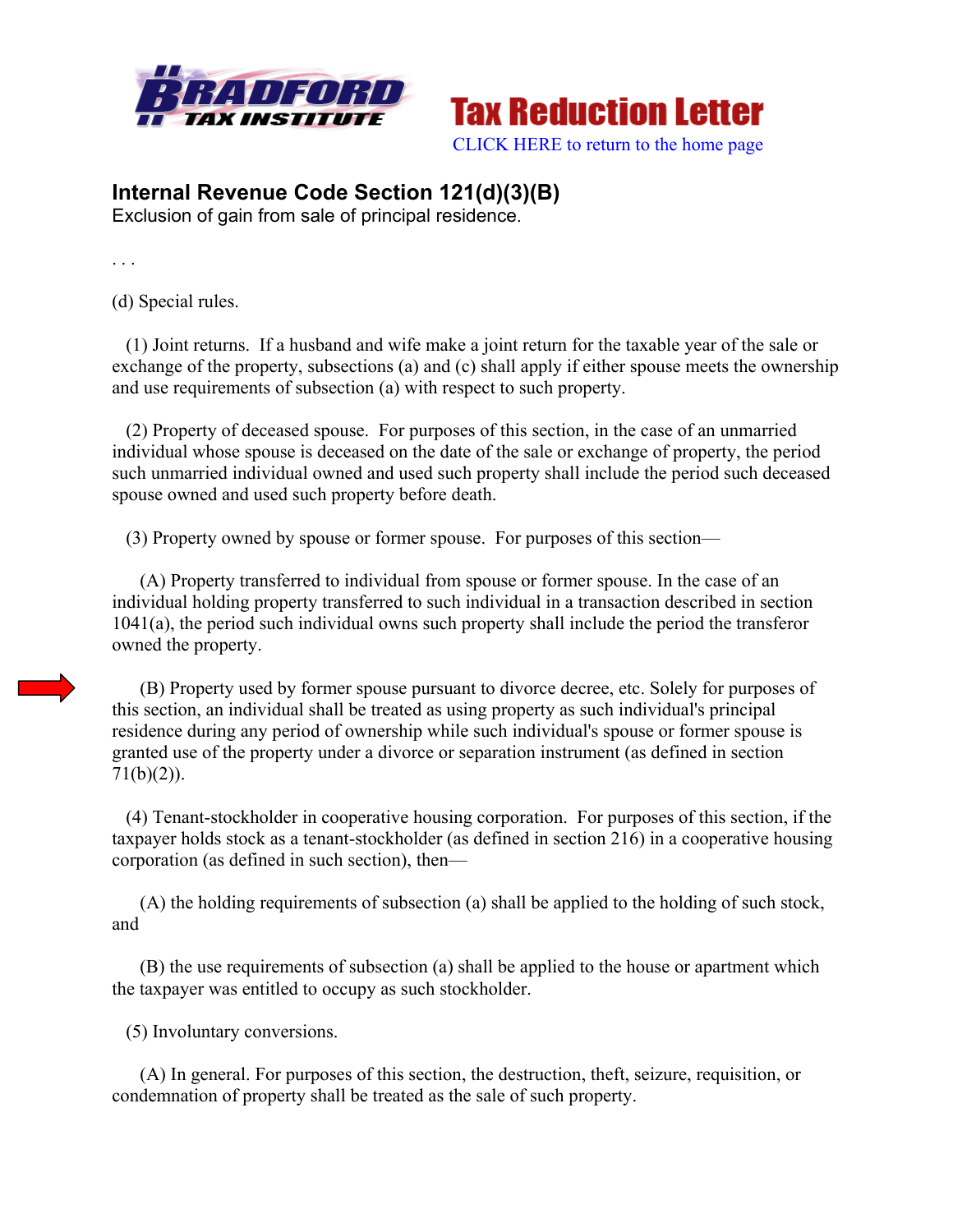(B) Application of section 1033. In applying section 1033 (relating to involuntary conversions), the amount realized from the sale or exchange of property shall be treated as being the amount determined without regard to this section, reduced by the amount of gain not included in gross income pursuant to this section.

 (C) Property acquired after involuntary conversion. If the basis of the property sold or exchanged is determined (in whole or in part) under section 1033(b) (relating to basis of property acquired through involuntary conversion), then the holding and use by the taxpayer of the converted property shall be treated as holding and use by the taxpayer of the property sold or exchanged.

 (6) Recognition of gain attributable to depreciation. Subsection (a) shall not apply to so much of the gain from the sale of any property as does not exceed the portion of the depreciation adjustments (as defined in section  $1250(b)(3)$ ) attributable to periods after May 6, 1997, in respect of such property.

 (7) Determination of use during periods of out-of-residence care. In the case of a taxpayer who—

(A) becomes physically or mentally incapable of self-care, and

 (B) owns property and uses such property as the taxpayer's principal residence during the 5 year period described in subsection (a) for periods aggregating at least 1 year,

 then the taxpayer shall be treated as using such property as the taxpayer's principal residence during any time during such 5-year period in which the taxpayer owns the property and resides in any facility (including a nursing home) licensed by a State or political subdivision to care for an individual in the taxpayer's condition.

(8) Sales of remainder interests. For purposes of this section—

 (A) In general. At the election of the taxpayer, this section shall not fail to apply to the sale or exchange of an interest in a principal residence by reason of such interest being a remainder interest in such residence, but this section shall not apply to any other interest in such residence which is sold or exchanged separately.

 (B) Exception for sales to related parties. Subparagraph (A) shall not apply to any sale to, or exchange with, any person who bears a relationship to the taxpayer which is described in section 267(b) or 707(b).

(9) Uniformed services, foreign service, and intelligence community.

 (A) In general. At the election of an individual with respect to a property, the running of the 5-year period described in subsections (a) and (c)(1)(B) and paragraph (7) of this subsection with respect to such property shall be suspended during any period that such individual or such individual's spouse is serving on qualified official extended duty—

(i) as a member of the uniformed services,

(ii) as a member of the Foreign Service of the United States, or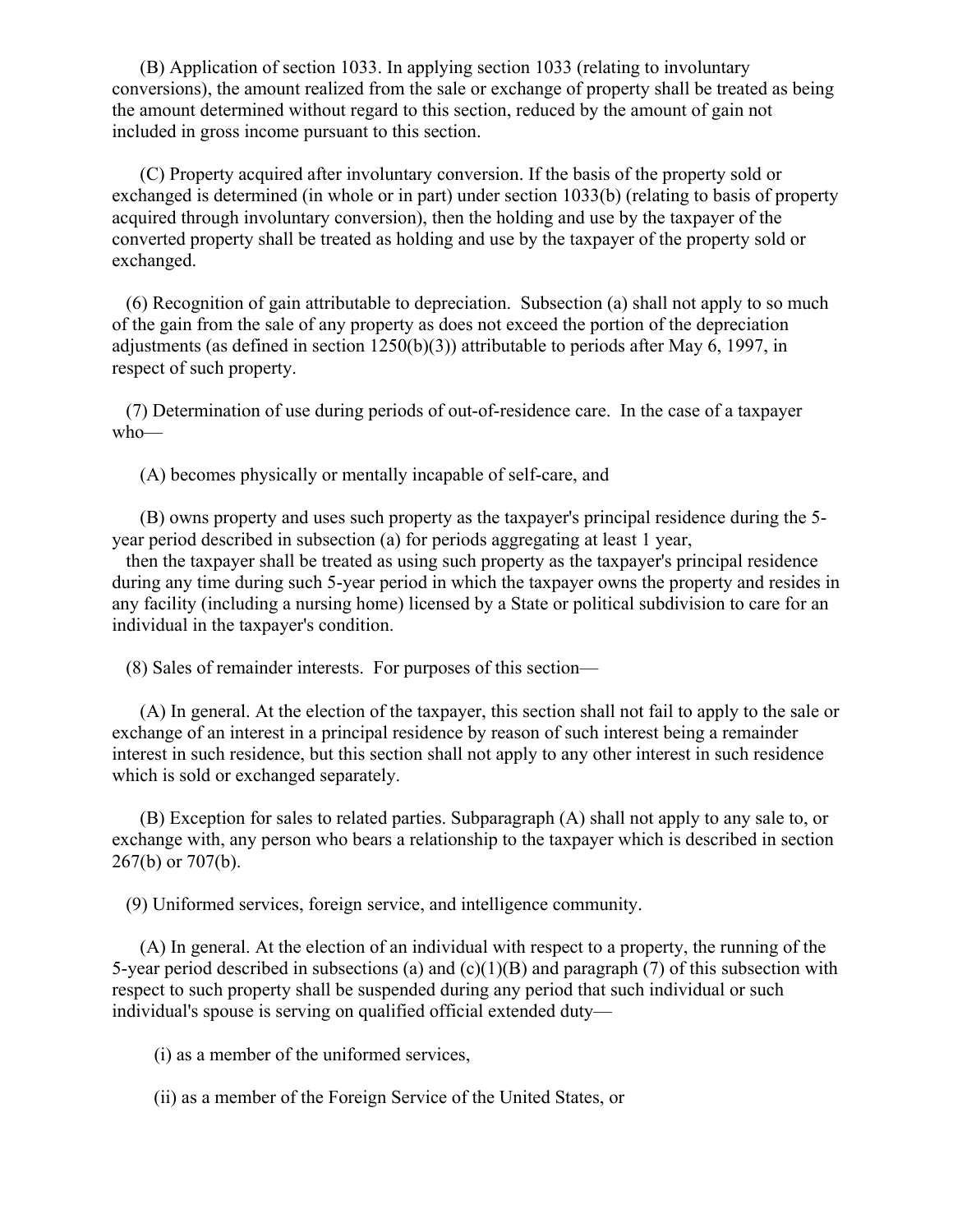(iii) as an employee of the intelligence community.

 (B) Maximum period of suspension. The 5-year period described in subsection (a) shall not be extended more than 10 years by reason of subparagraph (A).

(C) Qualified official extended duty. For purposes of this paragraph—

 (i) In general. The term "qualified official extended duty" means any extended duty while serving at a duty station which is at least 50 miles from such property or while residing under Government orders in Government quarters.

 (ii) Uniformed services. The term "uniformed services" has the meaning given such term by *section 101(a)(5) of title 10, United States Code*, as in effect on the date of the enactment of this paragraph.

 (iii) Foreign Service of the United States. The term "member of the Foreign Service of the United States" has the meaning given the term "member of the Service" by paragraph (1), (2), (3), (4), or (5) of section 103 of the Foreign Service Act of 1980, as in effect on the date of the enactment of this paragraph.

 (iv) Employee of intelligence community. The term "employee of the intelligence community" means an employee (as defined by *section 2105 of title 5, United States Code*) of—

(I) the Office of the Director of National Intelligence,

(II) the Central Intelligence Agency,

(III) the National Security Agency,

(IV) the Defense Intelligence Agency,

(V) the National Geospatial-Intelligence Agency,

(VI) the National Reconnaissance Office,

 (VII) any other office within the Department of Defense for the collection of specialized national intelligence through reconnaissance programs,

 (VIII) any of the intelligence elements of the Army, the Navy, the Air Force, the Marine Corps, the Federal Bureau of Investigation, the Department of Treasury, the Department of Energy, and the Coast Guard,

(IX) the Bureau of Intelligence and Research of the Department of State, or

 (X) any of the elements of the Department of Homeland Security concerned with the analyses of foreign intelligence information.

 (v) Extended duty. The term "extended duty" means any period of active duty pursuant to a call or order to such duty for a period in excess of 90 days or for an indefinite period.